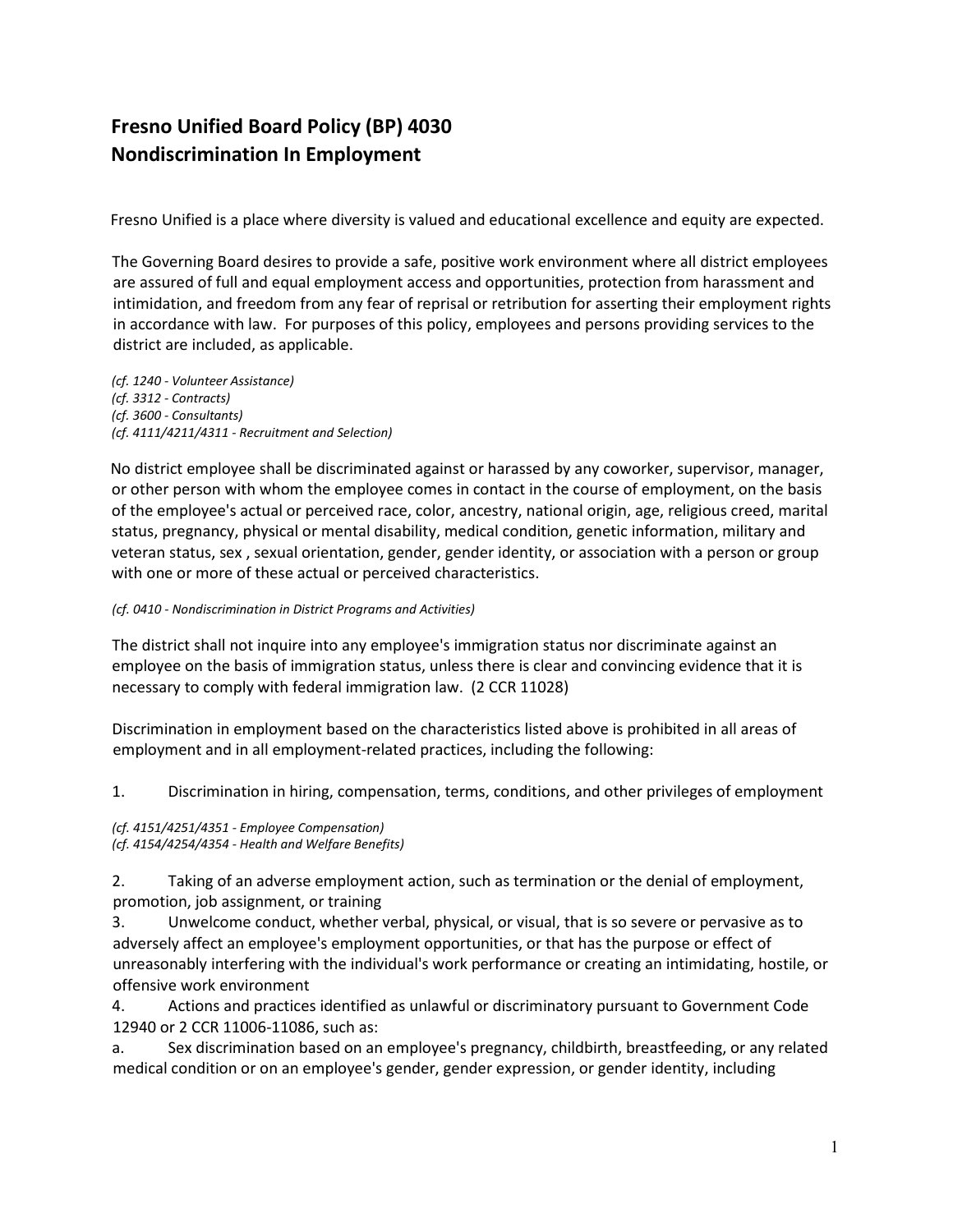# transgender status

*(cf. 4033 - Lactation Accommodation) (cf. 4119.11/4219.11/4319.11 - Sexual Harassment)*

b. Religious creed discrimination based on an employee's religious belief or observance, including religious dress or grooming practices, or based on the district's failure or refusal to use reasonable means to accommodate an employee's religious belief, observance, or practice which conflicts with an employment requirement

#### *(cf. 4119.22/4219.22/4319.22 - Dress and Grooming)*

c. Requirement for a medical or psychological examination of a job applicant, or an inquiry into whether a job applicant has a mental or physical disability or a medical condition or as to the severity of any such disability or condition, without the showing of a job-related need or business necessity

## *(cf. 4119.41/4219.41/4319.41 - Employees with Infectious Disease)*

d. Failure to make reasonable accommodation for the known physical or mental disability of an employee, or to engage in a timely, good faith, interactive process with an employee who has requested such accommodations in order to determine the effective reasonable accommodations, if any, to be provided to the employee

## *(cf. 4032 - Reasonable Accommodation)*

The Board also prohibits retaliation against any district employee who opposes any discriminatory employment practice by the district or its employees, agents, or representatives or who complains, testifies, assists, or in any way participates in the district's complaint procedures instituted pursuant to this policy. No employee who requests an accommodation for any protected characteristic listed in this policy shall be subjected to any punishment or sanction, regardless of whether the request was granted. (Government Code 12940; 2 CCR 11028)

No employee shall, in exchange for a raise or bonus or as a condition of employment or continued employment, be required to sign any document that releases the employee's right to file a claim against the district or to disclose information about harassment or other unlawful employment practices. (Government Code 12964.5)

Complaints regarding employment discrimination, harassment, or retaliation shall immediately be investigated in accordance procedures specified in the accompanying administrative regulation.

Any supervisory or management employee who observes or has knowledge of an incident of prohibited discrimination or harassment, including harassment of an employee by a nonemployee, shall report the incident to the Superintendent or designated district coordinator as soon as practical after the incident. All other employees are encouraged to report such incidents to their supervisor immediately. The district shall protect any employee who reports such incidents from retaliation.

The Superintendent or designee shall use all appropriate means to reinforce the district's nondiscrimination policy, including providing training and information to employees about how to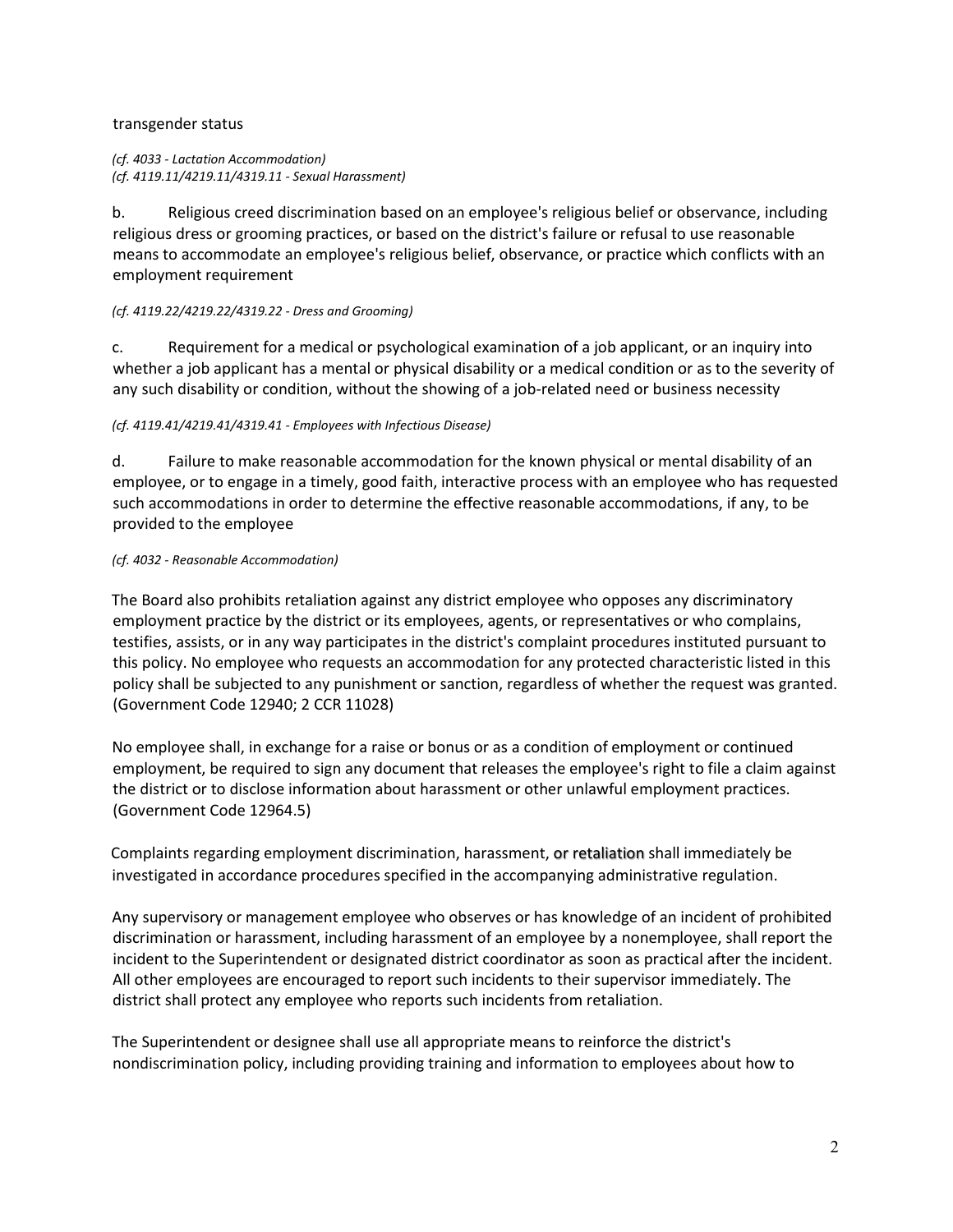recognize harassment, discrimination, or other related conduct, how to respond appropriately, and components of the district's policies and regulations regarding discrimination. The Superintendent or designee shall regularly review the district's employment practices and, as necessary, shall take action to ensure district compliance with the nondiscrimination laws.

Any district employee who engages in prohibited discrimination, harassment, or retaliation, or who aides, abets, incites, compels, or coerces another to engage or attempt to engage in such behavior in violation of this policy shall be subject to disciplinary action up to and including dismissal.

*(cf. 4118 - Suspension/Disciplinary Action) (cf. 4218 - Dismissal/Suspension/Disciplinary Action)* 

The district's policy shall be posted in all schools and offices including staff lounges and student government meeting rooms. (5 CCR 4960)

*Fresno Unified School District prohibits discrimination, harassment, intimidation, and bullying based on actual or perceived*  race, color, ethnicity, national origin, immigration status, ancestry, age, creed, religion, political affiliation, gender, gender *identity, gender expression, genetic information, mental or physical disability, sex, sexual orientation, marital status, pregnancy or parental status, medical information, military veteran status, or association with a person or a group with one*  or more of these actual or perceived characteristics or any other basis protected by law or regulation, in its educational *program(s) or employment.*

Legal Reference: EDUCATION CODE 200-262.4 Prohibition of discrimination CIVIL CODE 51.7 Freedom from violence or intimidation GOVERNMENT CODE 11135 Unlawful discrimination 11138 Rules and regulations 12900-12996 Fair Employment and Housing Act 12940-12952 Unlawful employment practices 12960-12976 Unlawful employment practices; complaints PENAL CODE 422.56 Definitions, hate crimes CODE OF REGULATIONS, TITLE 2 11006-11086 Discrimination in employment, especially: 11013 Record keeping 11019 Terms, conditions and privileges of employment 11023 Harassment and discrimination prevention and correction 11024 Sexual harassment training and education 11027-11028 National origin and ancestry discrimination CODE OF REGULATIONS, TITLE 5 4900-4965 Nondiscrimination in elementary and secondary education UNITED STATES CODE, TITLE 20 1681-1688 Title IX of the Education Amendments of 1972 UNITED STATES CODE, TITLE 29 621-634 Age Discrimination in Employment Act 794 Section 504 of the Rehabilitation Act of 1973 UNITED STATES CODE, TITLE 42 2000d-2000d-7 Title VI, Civil Rights Act of 1964, as amended 2000e-2000e-17 Title VII, Civil Rights Act of 1964 as amended